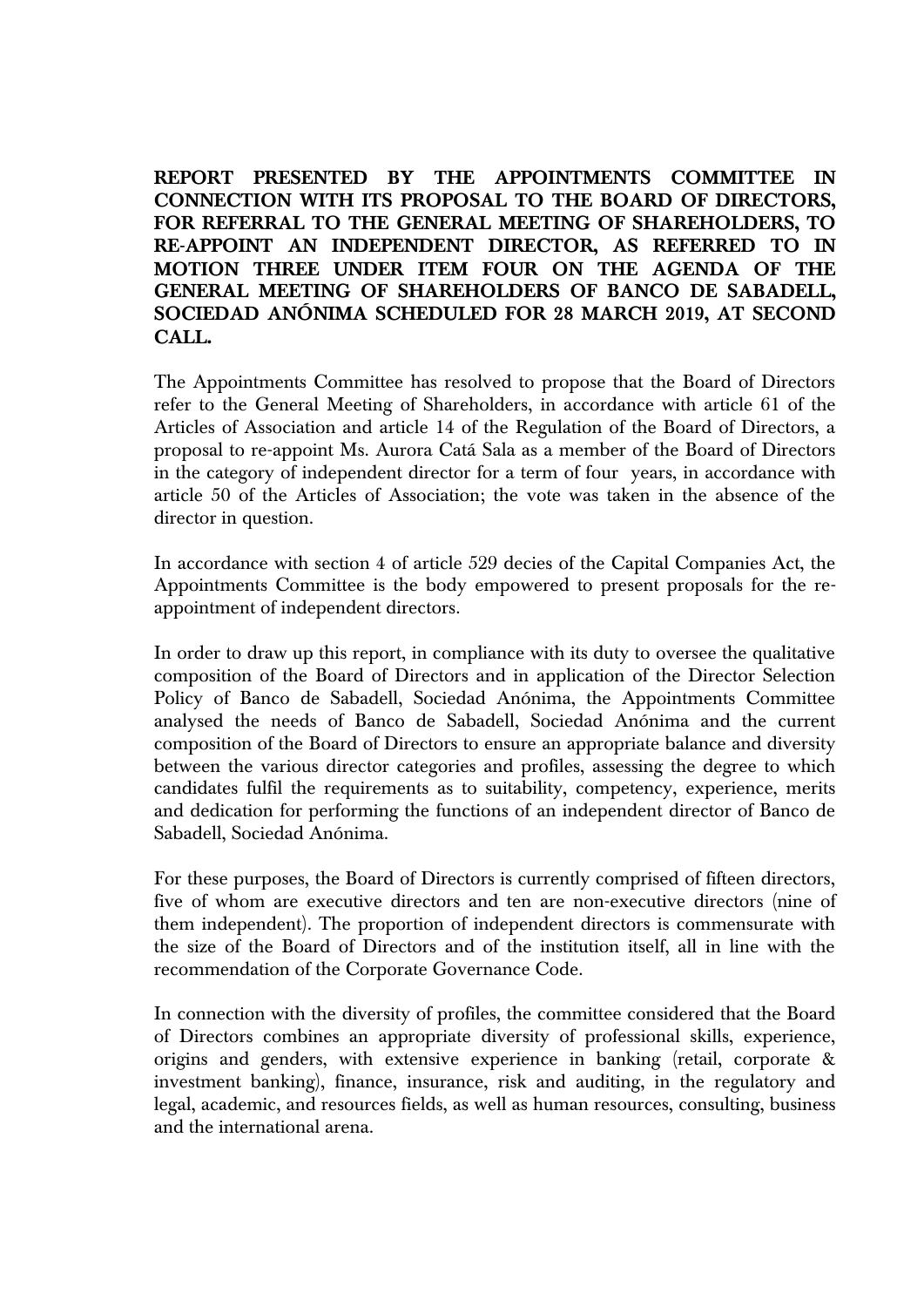The Board of Directors is considered to have an appropriate balance and diversity of knowledge, experience and skills among its members, and the latter are considered to have sufficient availability and a high degree of commitment to their function in the institution. This gives the Board of Directors great capacity to debate and enriches the plurality of viewpoints when discussing matters under its remit and ensures the Board of Directors has the effective capacity to perform its functions with the necessary dedication and independence.

The Appointments Committee also carried out an analysis of the suitability requirements to perform the functions of independent director appropriately and, in particular, Ms. Aurora Catá Sala's performance, training, career track record, suitability and category of director in the terms set out below.

In the case of Ms. Aurora Catá Sala, the Committee took account particularly of her performance as an independent director since her appointment in 2015 and as Chairman of the Remuneration Committee since that year and as a member of the Appointments Committee since 2015 and as Chairman of that committee since 2016.

She also contributes to gender diversity, which is a specific goal of the Appointments Committee.

Ms. Aurora Catá Sala holds a degree in Industrial Engineering (major in Industrial Organisation) from the Polytechnic University of Catalonia and an MBA and PADE from IESE Barcelona. She was formerly CFO of Nissan Motor Ibérica, S.A., Managing Director of Planeta 2010, founder of ContentArena, General Manager of Audiovisual Media at Recoletos Grupo de Comunicación and member of the Governing Board of Institut Català de Finances. She is also a partner of Seeliger y Conde, director of listed company Atresmedia Corporación de Medios de Comunicación, S.A., and a member of the Executive Committee of IESE and of the Board of Barcelona Global.

Ms. Aurora Catá Sala brings an ideal combination of financial, business, consulting and human resources knowledge and a track record of directorships at a number of companies in the media industry, which have provided her with extensive business experience. Her career and her performance as an independent director, and her dedication during her term, have been rated positively by this Appointments Committee, and it is considered that she will continue to add value to the current Board of Directors of Banco de Sabadell, Sociedad Anónima. As a result, she meets the conditions required to continue as an independent member of the Board of Directors.

By re-appointing Ms. Aurora Catá Sala, the Board of Directors maintains an appropriate balance and adequate diversity of knowledge, experience and abilities among its members, contributing to sustaining the collective suitability of the Board of Directors and to fostering gender diversity.